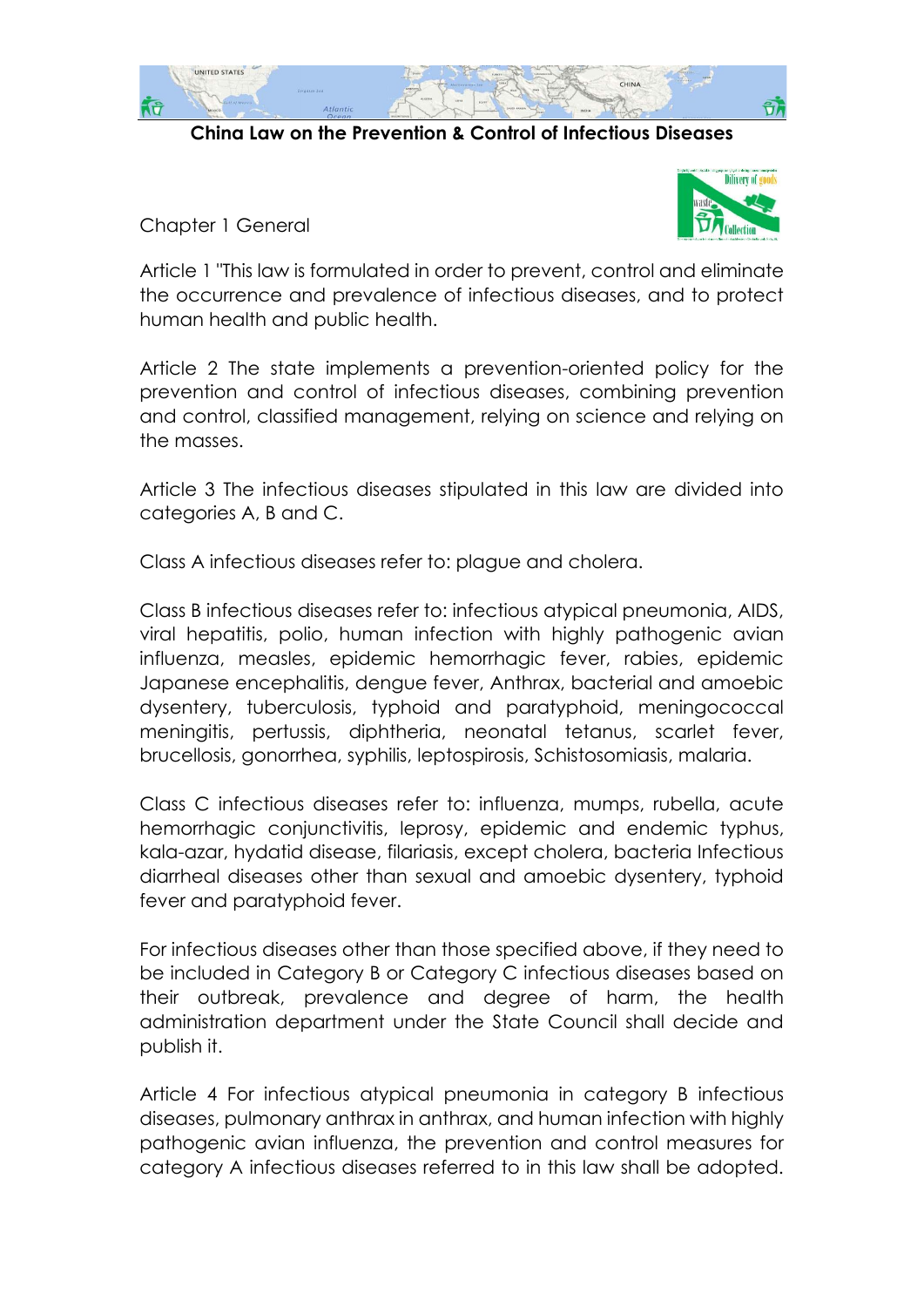

For other Class B infectious diseases and infectious diseases of unknown causes that require prevention and control measures for Class A infectious diseases referred to in this Law, the health administration department of the State Council shall promptly report and implement the measures after being approved by the State Council.

The people's governments of provinces, autonomous regions, and municipalities directly under the Central Government may, according to the circumstances, decide to manage other infectious diseases that are common and frequently occurring in their administrative areas according to the situation, and make public decisions, and report to the health administration department of the State Council for the record.

Article 5: People's governments at all levels shall lead the prevention and control of infectious diseases.

The people's governments at or above the county level formulate infectious disease prevention and control plans and organize their implementation, and establish and improve disease prevention and control, medical treatment and supervision and management systems for the prevention and treatment of infectious diseases.

Article 6: The administrative department of health under the State Council is in charge of the prevention and control of infectious diseases and its supervision and management throughout the country. The health administrative department of the local people's government at or above the county level is responsible for the prevention and control of infectious diseases and its supervision and management within their administrative area.

Other departments of the people's government at or above the county level shall be responsible for the prevention and control of infectious diseases within the scope of their respective duties.

The prevention and control of infectious diseases in the army shall be handled in accordance with this Law and relevant state regulations, and shall be supervised and managed by the health authorities of the Chinese People's Liberation Army.

Article 7: Disease prevention and control institutions at all levels are responsible for infectious disease surveillance, prediction, epidemiological investigation, epidemic reporting, and other prevention and control work.

Medical institutions are responsible for the prevention and treatment of infectious diseases related to medical treatment and the prevention of infectious diseases within the responsibility area. Under the guidance of disease prevention and control institutions, urban communities and rural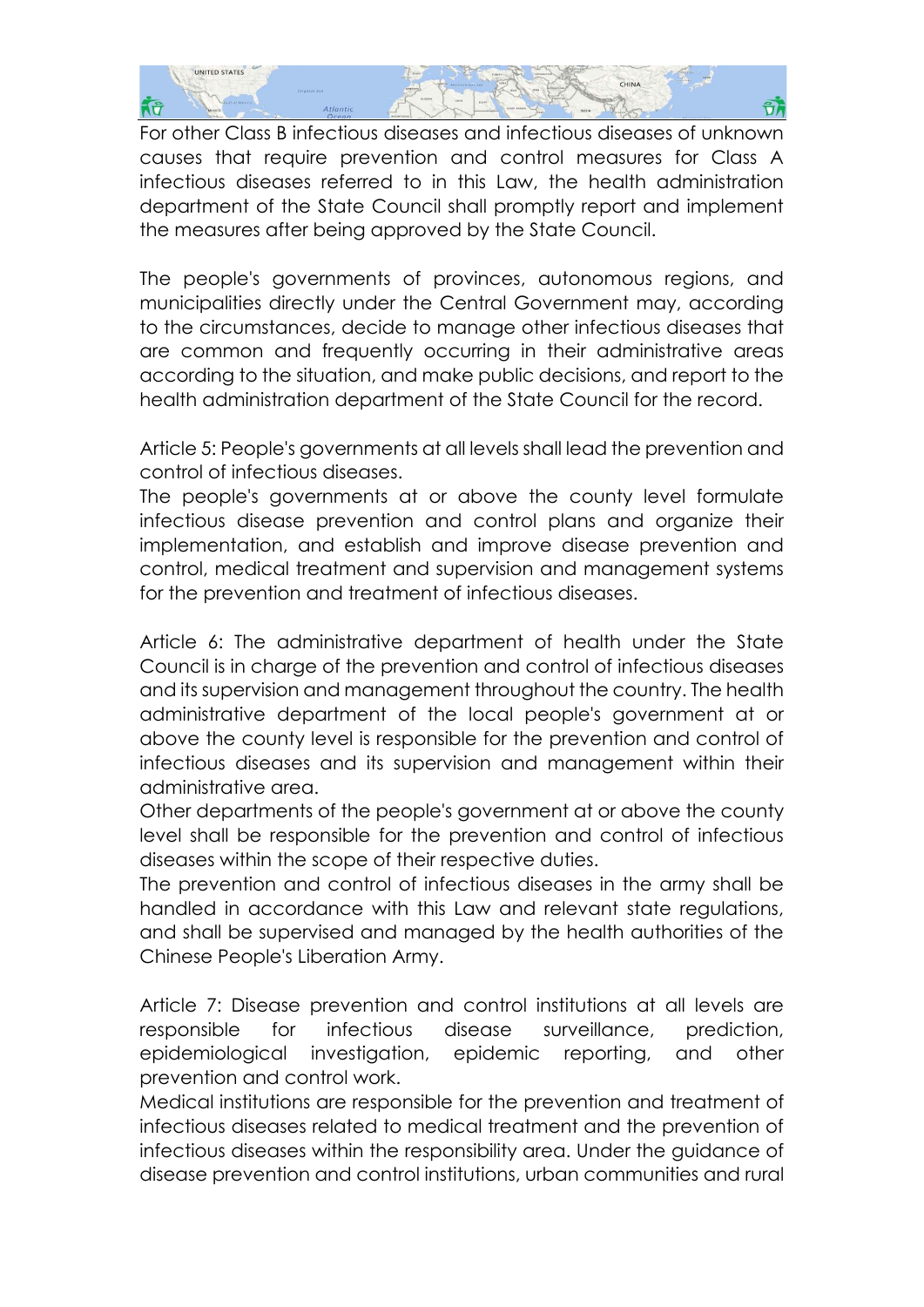

grassroots medical institutions are responsible for the prevention and control of infectious diseases in urban communities and rural grassroots.

Article 8: The state develops traditional medicine such as modern medicine and Chinese medicine, supports and encourages scientific research on the prevention and control of infectious diseases, and raises the scientific and technological level of prevention and treatment of infectious diseases.

The state supports and encourages international cooperation in the prevention and treatment of infectious diseases.

Article 9: The state supports and encourages units and individuals to participate in the prevention and control of infectious diseases. People's governments at all levels shall improve relevant systems to facilitate the participation of units and individuals in the publicity and education of the prevention and treatment of infectious diseases, epidemic reports, voluntary services and donation activities.

Residents' committees and villagers' committees shall organize residents and villagers to participate in the prevention and control of infectious diseases in communities and rural areas.

Article 10: The state shall carry out health education on the prevention of infectious diseases. The news media shall carry out public welfare propaganda on the prevention and control of infectious diseases and public health education free of charge.

Schools of all levels and types should educate students on health knowledge and infectious disease prevention knowledge.

Medical colleges and universities should strengthen preventive medicine education and scientific research, conduct preventive medicine education and training for school students and other personnel related to the prevention and control of infectious diseases, and provide technical support for the prevention and treatment of infectious diseases.

Disease prevention and control institutions and medical institutions shall regularly train their staff on infectious disease prevention and control knowledge and skills.

Article 11: Units and individuals that have made outstanding achievements and contributions in the prevention and control of infectious diseases shall be commended and rewarded.

Persons who have become ill, disabled or died due to participation in the prevention and control of infectious diseases shall be given subsidies and pensions in accordance with relevant regulations.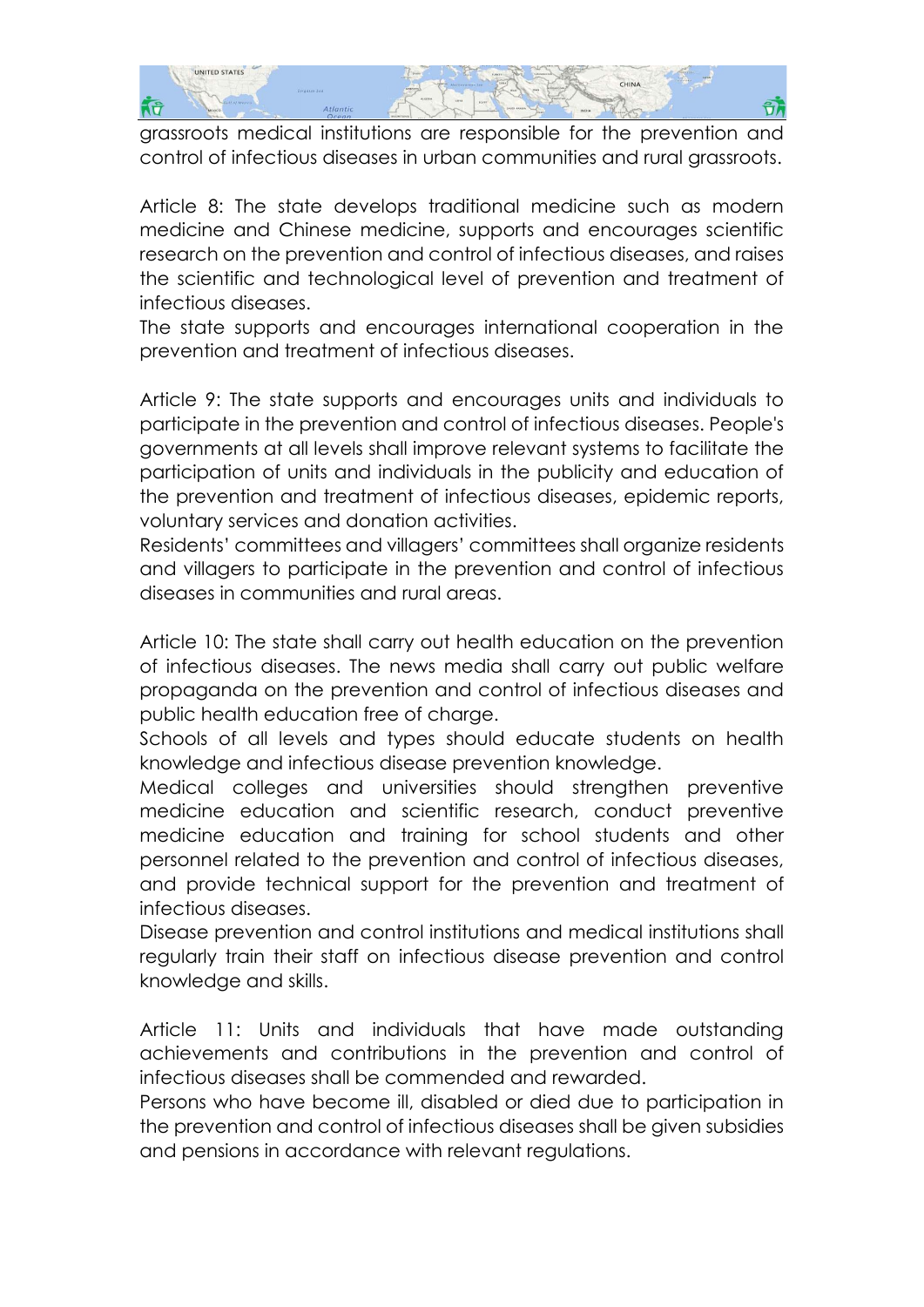

Article 12: All units and individuals within the territory of the People's Republic of China must accept the investigation, inspection, sample collection, isolation treatment and other preventive and control measures of infectious diseases by disease prevention and control institutions and medical institutions, and provide relevant information truthfully. Disease prevention and control institutions and medical institutions shall not divulge relevant information and materials involving personal privacy.

If the health administrative department and other relevant departments, disease prevention and control institutions, and medical institutions violate the law by implementing administrative management or preventive and control measures, and infringe upon the lawful rights and interests of units and individuals, relevant units and individuals may apply for administrative reconsideration or file a lawsuit in accordance with the law.

Chapter Two: Prevention of Infectious Diseases

Article 13 People's governments at all levels organize public health activities, conduct health education on the prevention of infectious diseases, advocate a civilized and healthy lifestyle, improve the public's awareness of and response to infectious diseases, strengthen environmental sanitation, and eliminate rodents and mosquitoes, flies and other disease vectors.

The agricultural, water conservancy, and forestry administrative departments of the people's governments at all levels are responsible for guiding and organizing the elimination of rodent and schistosomiasis hazards in farmland, lake areas, rivers, pastures, and forest areas, as well as other animal and disease vectors that spread infectious diseases.

The administrative departments of railways, transportation, and civil aviation are responsible for organizing the elimination of rodents, mosquitoes, flies and other disease vectors in vehicles and related places.

Article 14: Local people's governments at all levels shall construct and renovate public health facilities in a planned way, improve the sanitary conditions of drinking water, and conduct harmless disposal of sewage, pollutants and feces.

Article 15 The State implements a planned vaccination system. The health administrative department of the State Council and the health administrative department of the people's government of the provinces, autonomous regions, and municipalities directly under the Central Government shall, in accordance with the needs of the prevention and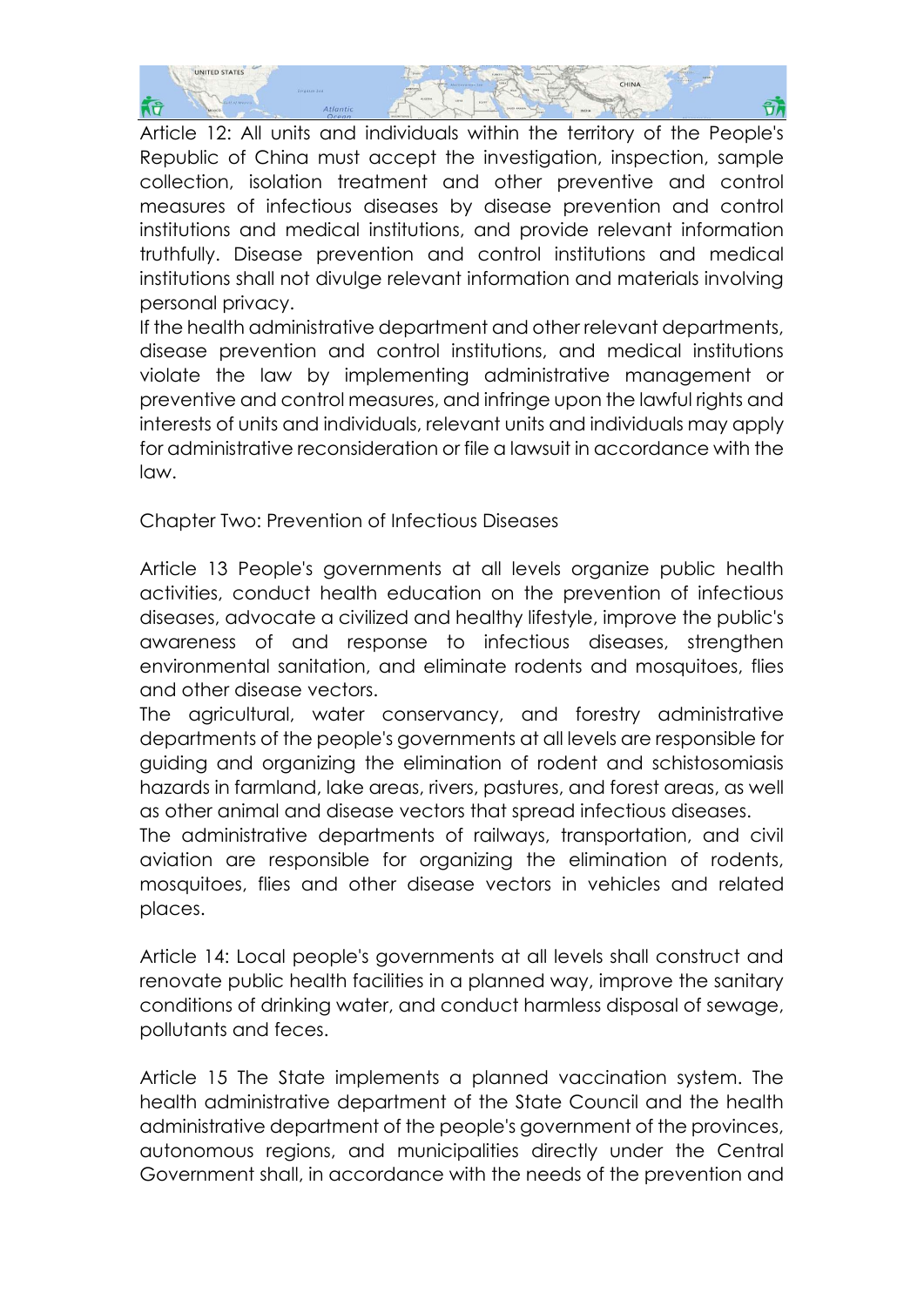

control of infectious diseases, formulate and organize the implementation of infectious disease vaccination plans. Vaccines used for vaccination must meet national quality standards.

The country implements a vaccination certificate system for children. Vaccinations under the National Immunization Program are free of charge. Medical institutions, disease prevention and control institutions and children's guardians shall cooperate with each other to ensure that children receive timely vaccination. Specific measures shall be formulated by the State Council.

Article 16 The state and society shall care for and help patients with infectious diseases, pathogen carriers and patients with suspected infectious diseases, so that they can receive timely treatment. No unit or individual may discriminate against patients with infectious diseases, pathogen carriers and patients with suspected infectious diseases.

Infectious disease patients, pathogen carriers and suspected infectious disease patients shall not engage in work that is prone to the spread of the infectious disease that is prohibited by laws, administrative regulations, and the health administration department of the State Council until they are cured or suspected of having an infectious disease.

Article 17: The State shall establish a surveillance system for infectious diseases

The health administration department of the State Council formulates national infectious disease surveillance plans and programs. The health administrative departments of the people's governments of provinces, autonomous regions, and municipalities directly under the Central Government shall, in accordance with the national infectious disease monitoring plan and plan, formulate infectious disease monitoring plans and work plans for their administrative regions.

Disease prevention and control institutions at all levels monitor the occurrence and prevalence of infectious diseases and the factors that affect their occurrence and prevalence; monitor infectious diseases that have occurred abroad, have not yet occurred in China, or those that have newly occurred in China.

第十八条 各级疾病预防控制机构在传染病预防控制中履行下列职责:

(一)实施传染病预防控制规划、计划和方案;

(二)收集、分析和报告传染病监测信息,预测传染病的发生、流行趋势;

 (三)开展对传染病疫情和突发公共卫生事件的流行病学调查、现场处理及其 效果评价;

(四)开展传染病实验室检测、诊断、病原学鉴定;

(五)实施免疫规划,负责预防性生物制品的使用管理;

(六)开展健康教育、咨询,普及传染病防治知识;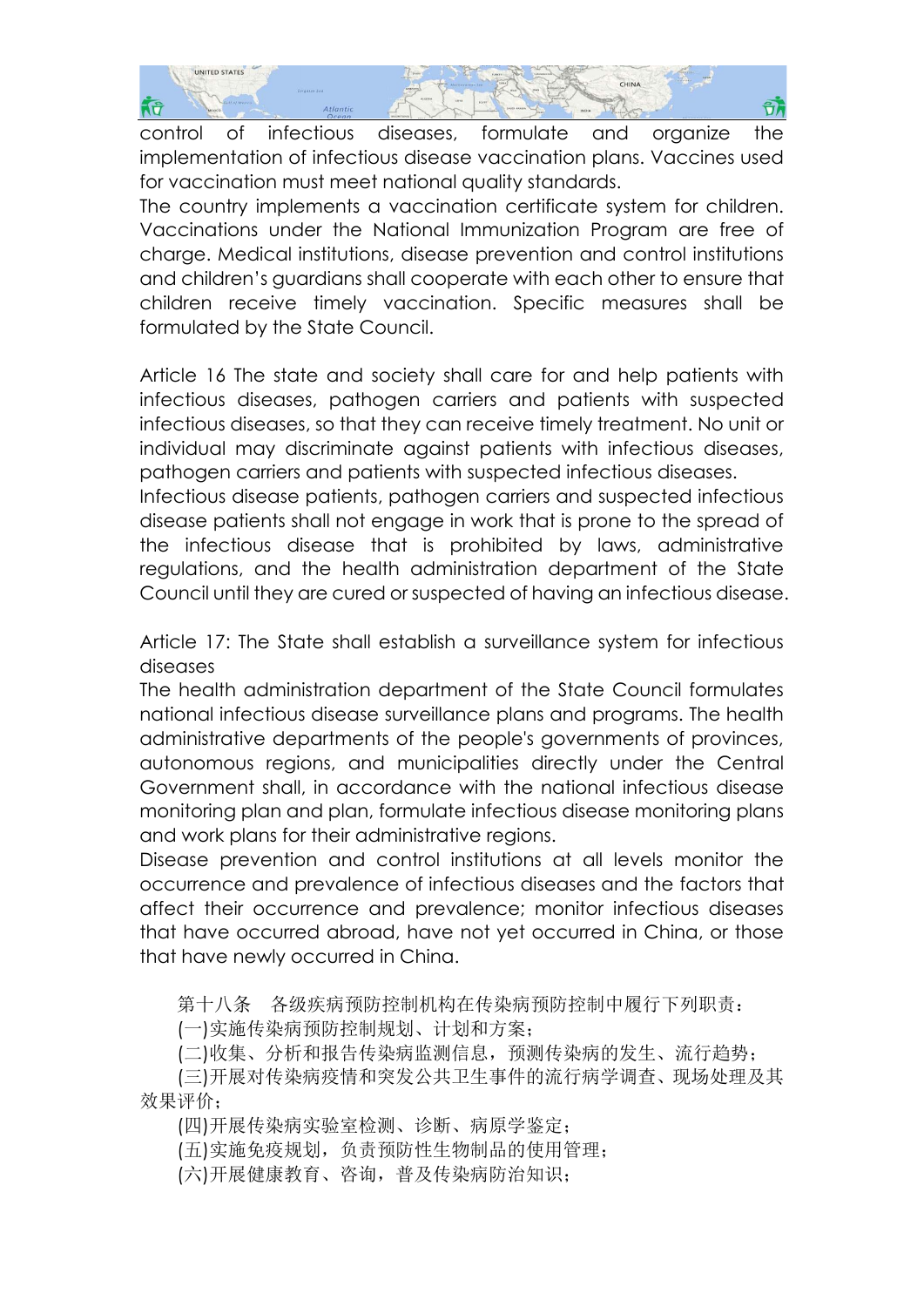

 (七)指导、培训下级疾病预防控制机构及其工作人员开展传染病监测工作; (八)开展传染病防治应用性研究和卫生评价,提供技术咨询。

 国家、省级疾病预防控制机构负责对传染病发生、流行以及分布进行监测, 对重大传染病流行趋势进行预测,提出预防控制对策,参与并指导对暴发的疫情 进行调查处理,开展传染病病原学鉴定,建立检测质量控制体系,开展应用性研 究和卫生评价。

 设区的市和县级疾病预防控制机构负责传染病预防控制规划、方案的落实, 组织实施免疫、消毒、控制病媒生物的危害,普及传染病防治知识,负责本地区 疫情和突发公共卫生事件监测、报告,开展流行病学调查和常见病原微生物检测。

第十九条 国家建立传染病预警制度。

 国务院卫生行政部门和省、自治区、直辖市人民政府根据传染病发生、流行 趋势的预测,及时发出传染病预警,根据情况予以公布。

 第二十条 县级以上地方人民政府应当制定传染病预防、控制预案,报上一 级人民政府备案。

传染病预防、控制预案应当包括以下主要内容:

(一)传染病预防控制指挥部的组成和相关部门的职责;

(二)传染病的监测、信息收集、分析、报告、通报制度;

(三)疾病预防控制机构、医疗机构在发生传染病疫情时的任务与职责;

(四)传染病暴发、流行情况的分级以及相应的应急工作方案;

 (五)传染病预防、疫点疫区现场控制,应急设施、设备、救治药品和医疗器 械以及其他物资和技术的储备与调用。

 地方人民政府和疾病预防控制机构接到国务院卫生行政部门或者省、自治区、 直辖市人民政府发出的传染病预警后,应当按照传染病预防、控制预案,采取相 应的预防、控制措施。

 第二十一条 医疗机构必须严格执行国务院卫生行政部门规定的管理制度、 操作规范,防止传染病的医源性感染和医院感染。

 医疗机构应当确定专门的部门或者人员,承担传染病疫情报告、本单位的传 染病预防、控制以及责任区域内的传染病预防工作;承担医疗活动中与医院感染 有关的危险因素监测、安全防护、消毒、隔离和医疗废物处置工作。

疾病预防控制机构应当指定专门人员负责对医疗机构内传染病预防工作进 行指导、考核,开展流行病学调查。

 第二十二条 疾病预防控制机构、医疗机构的实验室和从事病原微生物实验 的单位,应当符合国家规定的条件和技术标准,建立严格的监督管理制度,对传 染病病原体样本按照规定的措施实行严格监督管理,严防传染病病原体的实验室 感染和病原微生物的扩散。

 第二十三条 采供血机构、生物制品生产单位必须严格执行国家有关规定, 保证血液、血液制品的质量。禁止非法采集血液或者组织他人出卖血液。

 疾病预防控制机构、医疗机构使用血液和血液制品,必须遵守国家有关规定, 防止因输入血液、使用血液制品引起经血液传播疾病的发生。

 第二十四条 各级人民政府应当加强艾滋病的防治工作,采取预防、控制措 施,防止艾滋病的传播。具体办法由国务院制定。

 第二十五条 县级以上人民政府农业、林业行政部门以及其他有关部门,依 据各自的职责负责与人畜共患传染病有关的动物传染病的防治管理工作。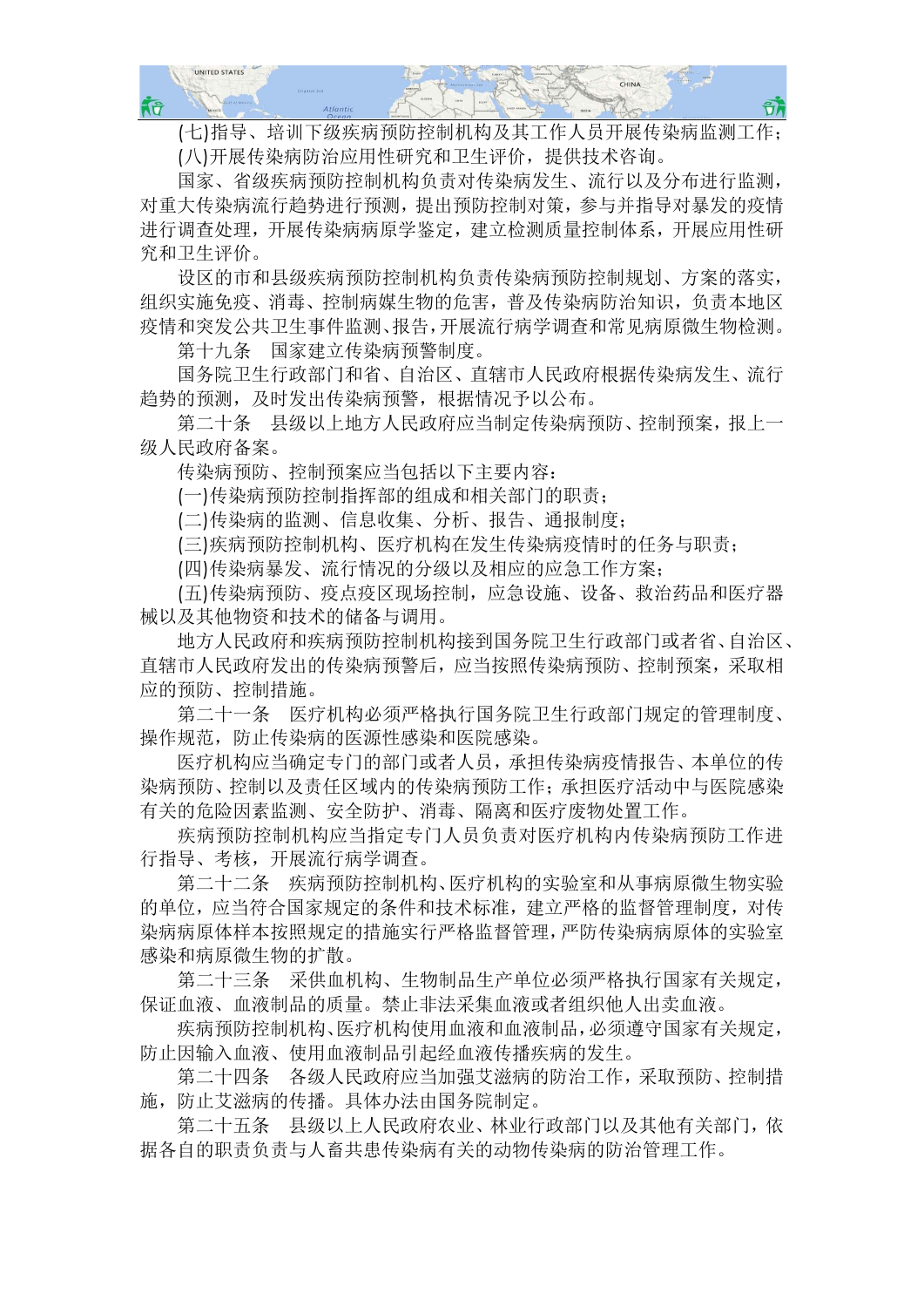

 与人畜共患传染病有关的野生动物、家畜家禽,经检疫合格后,方可出售、 运输。

第二十六条 国家建立传染病菌种、毒种库。

 对传染病菌种、毒种和传染病检测样本的采集、保藏、携带、运输和使用实 行分类管理,建立健全严格的管理制度。

 对可能导致甲类传染病传播的以及国务院卫生行政部门规定的菌种、毒种和 传染病检测样本,确需采集、保藏、携带、运输和使用的,须经省级以上人民政 府卫生行政部门批准。具体办法由国务院制定。

 第二十七条 对被传染病病原体污染的污水、污物、场所和物品,有关单位 和个人必须在疾病预防控制机构的指导下或者按照其提出的卫生要求,进行严格 消毒处理;拒绝消毒处理的,由当地卫生行政部门或者疾病预防控制机构进行强 制消毒处理。

 第二十八条 在国家确认的自然疫源地计划兴建水利、交通、旅游、能源等 大型建设项目的,应当事先由省级以上疾病预防控制机构对施工环境进行卫生调 查。建设单位应当根据疾病预防控制机构的意见,采取必要的传染病预防、控制 措施。施工期间,建设单位应当设专人负责工地上的卫生防疫工作。工程竣工后, 疾病预防控制机构应当对可能发生的传染病进行监测。

 第二十九条 用于传染病防治的消毒产品、饮用水供水单位供应的饮用水和 涉及饮用水卫生安全的产品,应当符合国家卫生标准和卫生规范。

饮用水供水单位从事生产或者供应活动,应当依法取得卫生许可证。

 生产用于传染病防治的消毒产品的单位和生产用于传染病防治的消毒产品, 应当经省级以上人民政府卫生行政部门审批。具体办法由国务院制定。

第三章 疫情报告、通报和公布

 第三十条 疾病预防控制机构、医疗机构和采供血机构及其执行职务的人员 发现本法规定的传染病疫情或者发现其他传染病暴发、流行以及突发原因不明的 传染病时,应当遵循疫情报告属地管理原则,按照国务院规定的或者国务院卫生 行政部门规定的内容、程序、方式和时限报告。

 军队医疗机构向社会公众提供医疗服务,发现前款规定的传染病疫情时,应 当按照国务院卫生行政部门的规定报告。

第三十一条 任何单位和个人发现传染病病人或者疑似传染病病人时,应当 及时向附近的疾病预防控制机构或者医疗机构报告。

 第三十二条 港口、机场、铁路疾病预防控制机构以及国境卫生检疫机关发 现甲类传染病病人、病原携带者、疑似传染病病人时,应当按照国家有关规定立 即向国境口岸所在地的疾病预防控制机构或者所在地县级以上地方人民政府卫 生行政部门报告并互相通报。

 第三十三条 疾病预防控制机构应当主动收集、分析、调查、核实传染病疫 情信息。接到甲类、乙类传染病疫情报告或者发现传染病暴发、流行时,应当立 即报告当地卫生行政部门,由当地卫生行政部门立即报告当地人民政府,同时报 告上级卫生行政部门和国务院卫生行政部门。

 疾病预防控制机构应当设立或者指定专门的部门、人员负责传染病疫情信息 管理工作,及时对疫情报告进行核实、分析。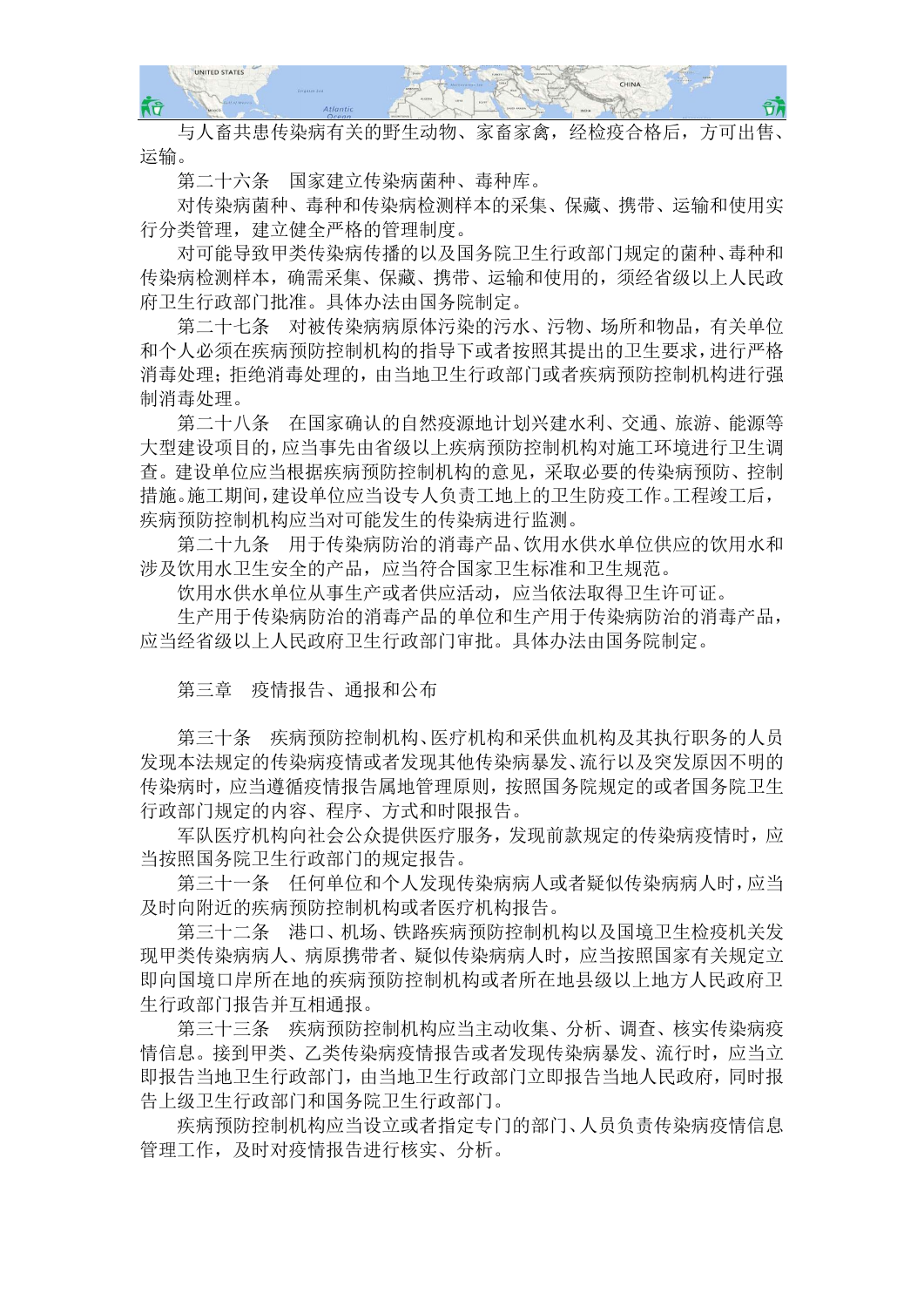

 第三十四条 县级以上地方人民政府卫生行政部门应当及时向本行政区域 内的疾病预防控制机构和医疗机构通报传染病疫情以及监测、预警的相关信息。 接到通报的疾病预防控制机构和医疗机构应当及时告知本单位的有关人员。

 第三十五条 国务院卫生行政部门应当及时向国务院其他有关部门和各省、 自治区、直辖市人民政府卫生行政部门通报全国传染病疫情以及监测、预警的相 关信息。

 毗邻的以及相关的地方人民政府卫生行政部门,应当及时互相通报本行政区 域的传染病疫情以及监测、预警的相关信息。

 县级以上人民政府有关部门发现传染病疫情时,应当及时向同级人民政府卫 生行政部门通报。

 中国人民解放军卫生主管部门发现传染病疫情时,应当向国务院卫生行政部 门通报。

 第三十六条 动物防疫机构和疾病预防控制机构,应当及时互相通报动物间 和人间发生的人畜共患传染病疫情以及相关信息。

 第三十七条 依照本法的规定负有传染病疫情报告职责的人民政府有关部 门、疾病预防控制机构、医疗机构、采供血机构及其工作人员,不得隐瞒、谎报、 缓报传染病疫情。

第三十八条 国家建立传染病疫情信息公布制度。

 国务院卫生行政部门定期公布全国传染病疫情信息。省、自治区、直辖市人 民政府卫生行政部门定期公布本行政区域的传染病疫情信息。

 传染病暴发、流行时,国务院卫生行政部门负责向社会公布传染病疫情信息, 并可以授权省、自治区、直辖市人民政府卫生行政部门向社会公布本行政区域的 传染病疫情信息。

公布传染病疫情信息应当及时、准确。

第四章 疫情控制

第三十九条 医疗机构发现甲类传染病时,应当及时采取下列措施:

(一)对病人、病原携带者,予以隔离治疗,隔离期限根据医学检查结果确定;

(二)对疑似病人,确诊前在指定场所单独隔离治疗;

 (三)对医疗机构内的病人、病原携带者、疑似病人的密切接触者,在指定场 所进行医学观察和采取其他必要的预防措施。

 拒绝隔离治疗或者隔离期未满擅自脱离隔离治疗的,可以由公安机关协助医 疗机构采取强制隔离治疗措施。

 医疗机构发现乙类或者丙类传染病病人,应当根据病情采取必要的治疗和控 制传播措施。

 医疗机构对本单位内被传染病病原体污染的场所、物品以及医疗废物,必须 依照法律、法规的规定实施消毒和无害化处置。

 第四十条 疾病预防控制机构发现传染病疫情或者接到传染病疫情报告时, 应当及时采取下列措施:

 (一)对传染病疫情进行流行病学调查,根据调查情况提出划定疫点、疫区的 建议,对被污染的场所进行卫生处理,对密切接触者,在指定场所进行医学观察 和采取其他必要的预防措施,并向卫生行政部门提出疫情控制方案;

 (二)传染病暴发、流行时,对疫点、疫区进行卫生处理,向卫生行政部门提 出疫情控制方案,并按照卫生行政部门的要求采取措施;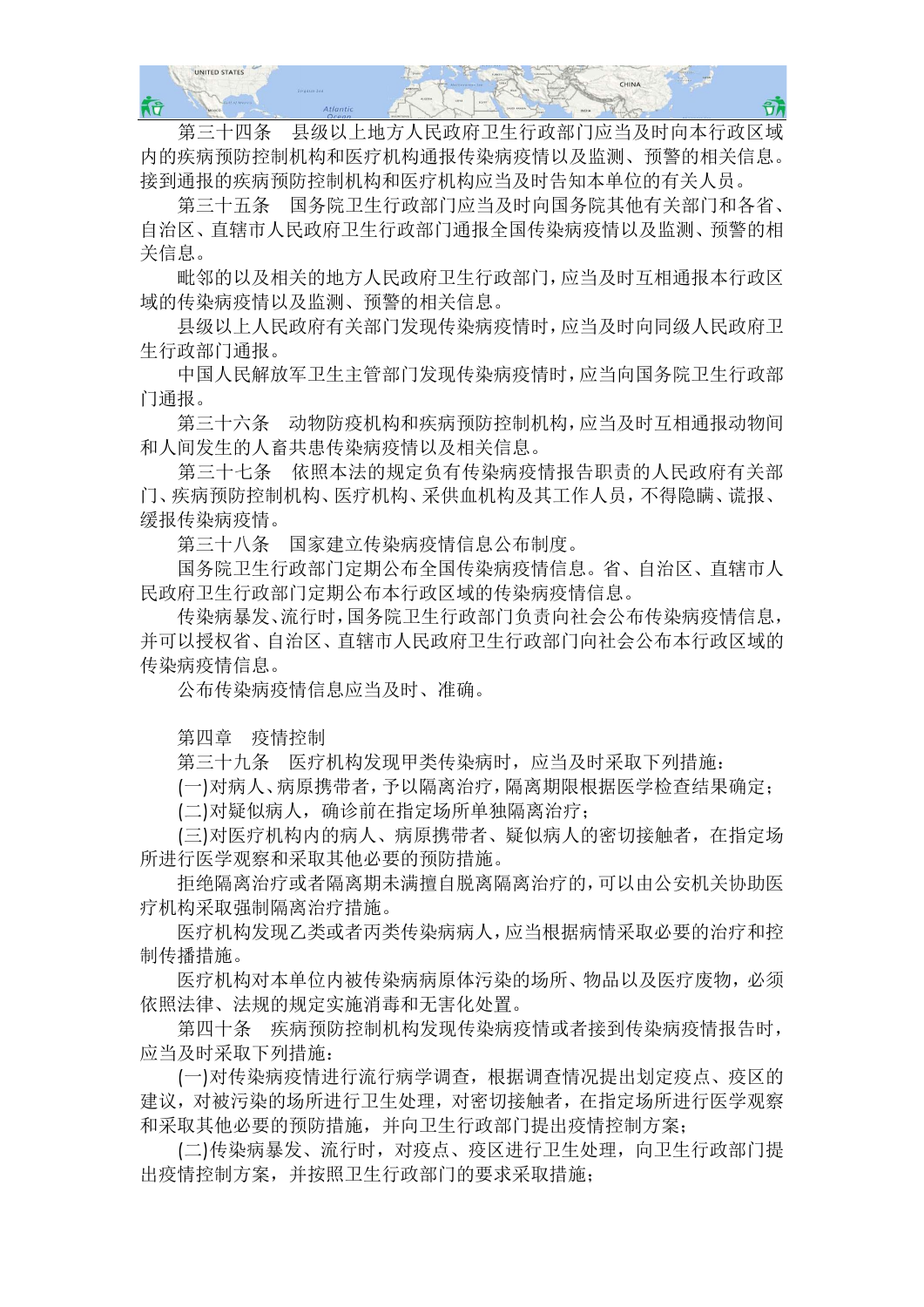

 (三)指导下级疾病预防控制机构实施传染病预防、控制措施,组织、指导有 关单位对传染病疫情的处理。

 第四十一条 对已经发生甲类传染病病例的场所或者该场所内的特定区域 的人员,所在地的县级以上地方人民政府可以实施隔离措施,并同时向上一级人 民政府报告;接到报告的上级人民政府应当即时作出是否批准的决定。上级人民 政府作出不予批准决定的,实施隔离措施的人民政府应当立即解除隔离措施。

 在隔离期间,实施隔离措施的人民政府应当对被隔离人员提供生活保障;被 隔离人员有工作单位的,所在单位不得停止支付其隔离期间的工作报酬。

隔离措施的解除,由原决定机关决定并宣布。

 第四十二条 传染病暴发、流行时,县级以上地方人民政府应当立即组织力 量,按照预防、控制预案进行防治,切断传染病的传播途径,必要时,报经上一 级人民政府决定,可以采取下列紧急措施并予以公告:

(一)限制或者停止集市、影剧院演出或者其他人群聚集的活动;

(二)停工、停业、停课;

 (三)封闭或者封存被传染病病原体污染的公共饮用水源、食品以及相关物品; (四)控制或者扑杀染疫野生动物、家畜家禽;

(五)封闭可能造成传染病扩散的场所。

 上级人民政府接到下级人民政府关于采取前款所列紧急措施的报告时,应当 即时作出决定。

紧急措施的解除,由原决定机关决定并宣布。

 第四十三条 甲类、乙类传染病暴发、流行时,县级以上地方人民政府报经 上一级人民政府决定,可以宣布本行政区域部分或者全部为疫区;国务院可以决 定并宣布跨省、自治区、直辖市的疫区。县级以上地方人民政府可以在疫区内采 取本法第四十二条规定的紧急措施,并可以对出入疫区的人员、物资和交通工具 实施卫生检疫。

 省、自治区、直辖市人民政府可以决定对本行政区域内的甲类传染病疫区实 施封锁;但是,封锁大、中城市的疫区或者封锁跨省、自治区、直辖市的疫区, 以及封锁疫区导致中断干线交通或者封锁国境的,由国务院决定。

疫区封锁的解除,由原决定机关决定并宣布。

 第四十四条 发生甲类传染病时,为了防止该传染病通过交通工具及其乘运 的人员、物资传播,可以实施交通卫生检疫。具体办法由国务院制定。

 第四十五条 传染病暴发、流行时,根据传染病疫情控制的需要,国务院有 权在全国范围或者跨省、自治区、直辖市范围内,县级以上地方人民政府有权在 本行政区域内紧急调集人员或者调用储备物资,临时征用房屋、交通工具以及相 关设施、设备。

 紧急调集人员的,应当按照规定给予合理报酬。临时征用房屋、交通工具以 及相关设施、设备的,应当依法给予补偿;能返还的,应当及时返还。

 第四十六条 患甲类传染病、炭疽死亡的,应当将尸体立即进行卫生处理, 就近火化。患其他传染病死亡的,必要时,应当将尸体进行卫生处理后火化或者 按照规定深埋。

 为了查找传染病病因,医疗机构在必要时可以按照国务院卫生行政部门的规 定,对传染病病人尸体或者疑似传染病病人尸体进行解剖查验,并应当告知死者 家属。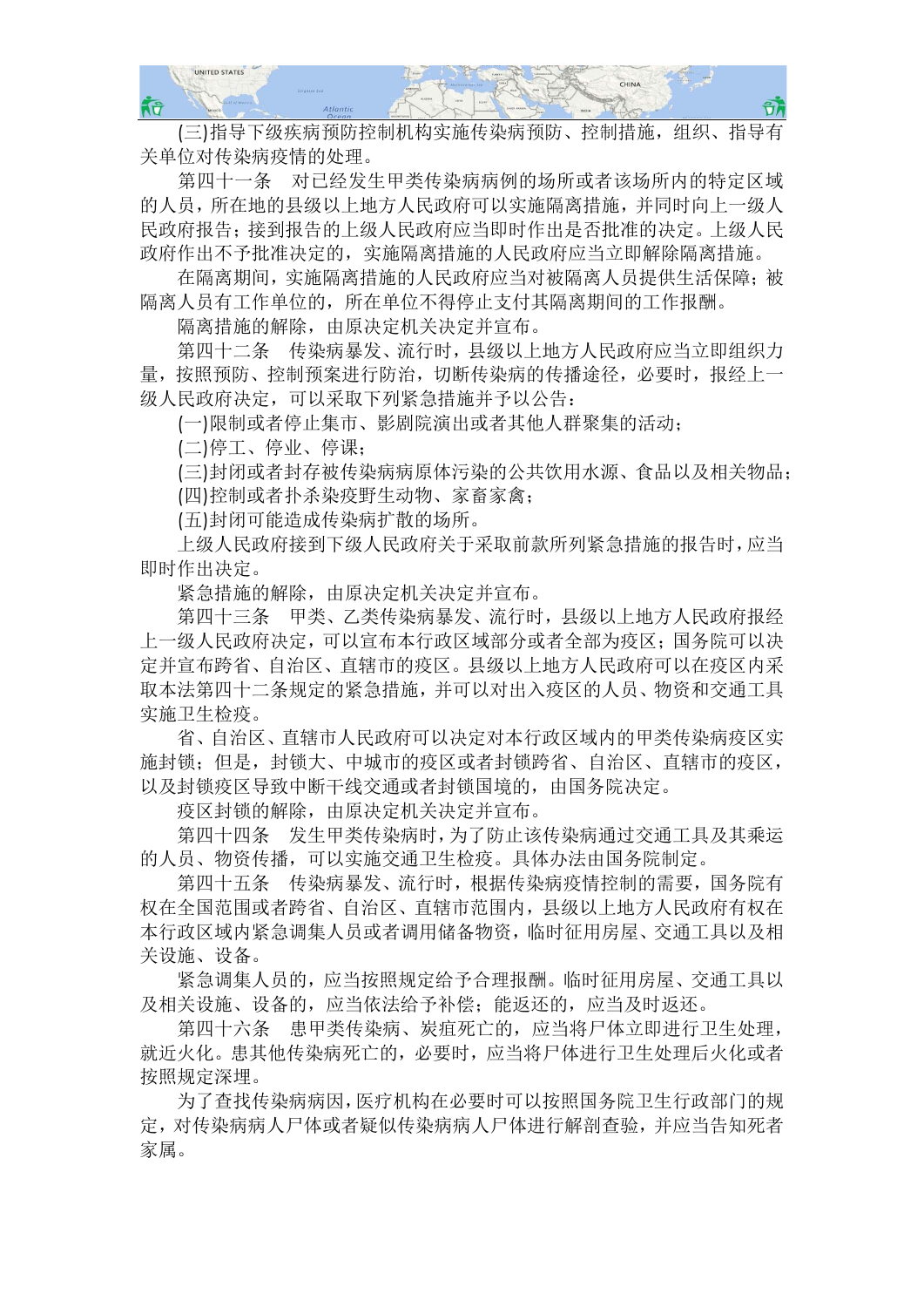

 第四十七条 疫区中被传染病病原体污染或者可能被传染病病原体污染的 物品,经消毒可以使用的,应当在当地疾病预防控制机构的指导下,进行消毒处 理后,方可使用、出售和运输。

 第四十八条 发生传染病疫情时,疾病预防控制机构和省级以上人民政府卫 生行政部门指派的其他与传染病有关的专业技术机构,可以进入传染病疫点、疫 区进行调查、采集样本、技术分析和检验。

 第四十九条 传染病暴发、流行时,药品和医疗器械生产、供应单位应当及 时生产、供应防治传染病的药品和医疗器械。铁路、交通、民用航空经营单位必 须优先运送处理传染病疫情的人员以及防治传染病的药品和医疗器械。县级以上 人民政府有关部门应当做好组织协调工作。

第五章 医疗救治

第五十条 具级以上人民政府应当加强和完善传染病医疗救治服务网络的 建设,指定具备传染病救治条件和能力的医疗机构承担传染病救治任务,或者根 据传染病救治需要设置传染病医院。

 第五十一条 医疗机构的基本标准、建筑设计和服务流程,应当符合预防传 染病医院感染的要求。

 医疗机构应当按照规定对使用的医疗器械进行消毒;对按照规定一次使用的 医疗器具,应当在使用后予以销毁。

 医疗机构应当按照国务院卫生行政部门规定的传染病诊断标准和治疗要求, 采取相应措施,提高传染病医疗救治能力。

 第五十二条 医疗机构应当对传染病病人或者疑似传染病病人提供医疗救 护、现场救援和接诊治疗,书写病历记录以及其他有关资料,并妥善保管。

 医疗机构应当实行传染病预检、分诊制度;对传染病病人、疑似传染病病人, 应当引导至相对隔离的分诊点进行初诊。医疗机构不具备相应救治能力的,应当 将患者及其病历记录复印件一并转至具备相应救治能力的医疗机构。具体办法由 国务院卫生行政部门规定。

第六章 监督管理

 第五十三条 县级以上人民政府卫生行政部门对传染病防治工作履行下列 监督检查职责:

 (一)对下级人民政府卫生行政部门履行本法规定的传染病防治职责进行监 督检查;

(二)对疾病预防控制机构、医疗机构的传染病防治工作进行监督检查;

(三)对采供血机构的采供血活动进行监督检查;

 (四)对用于传染病防治的消毒产品及其生产单位进行监督检查,并对饮用水 供水单位从事生产或者供应活动以及涉及饮用水卫生安全的产品进行监督检查;

 (五)对传染病菌种、毒种和传染病检测样本的采集、保藏、携带、运输、使 用进行监督检查;

 (六)对公共场所和有关单位的卫生条件和传染病预防、控制措施进行监督检 查。

省级以上人民政府卫生行政部门负责组织对传染病防治重大事项的处理。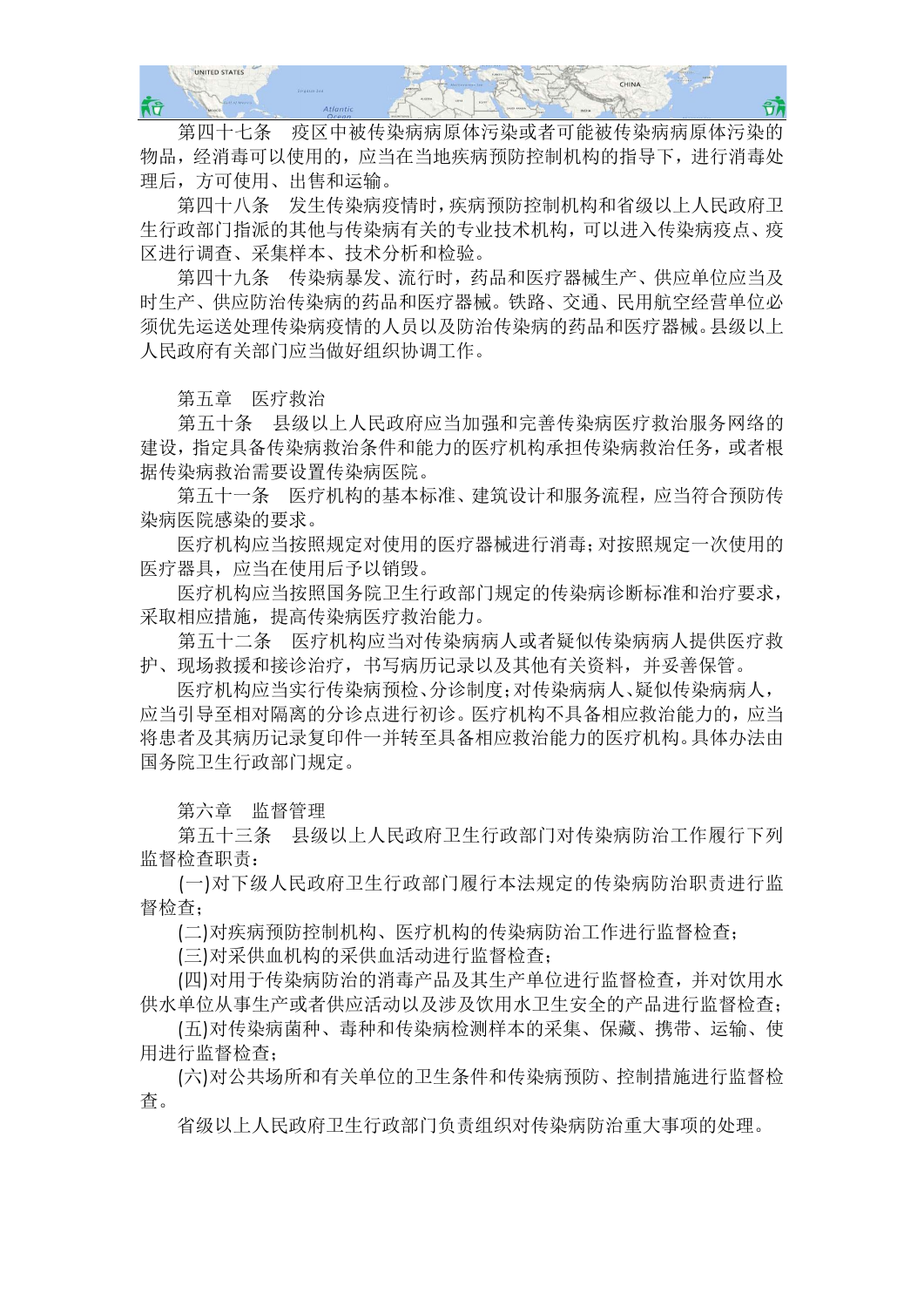

 第五十四条 县级以上人民政府卫生行政部门在履行监督检查职责时,有权 进入被检查单位和传染病疫情发生现场调查取证,查阅或者复制有关的资料和采 集样本。被检查单位应当予以配合,不得拒绝、阻挠。

 第五十五条 县级以上地方人民政府卫生行政部门在履行监督检查职责时, 发现被传染病病原体污染的公共饮用水源、食品以及相关物品,如不及时采取控 制措施可能导致传染病传播、流行的,可以采取封闭公共饮用水源、封存食品以 及相关物品或者暂停销售的临时控制措施,并予以检验或者进行消毒。经检验, 属于被污染的食品,应当予以销毁;对未被污染的食品或者经消毒后可以使用的 物品,应当解除控制措施。

第五十六条 卫生行政部门工作人员依法执行职务时, 应当不少于两人, 并 出示执法证件,填写卫生执法文书。

 卫生执法文书经核对无误后,应当由卫生执法人员和当事人签名。当事人拒 绝签名的,卫生执法人员应当注明情况。

 第五十七条 卫生行政部门应当依法建立健全内部监督制度,对其工作人员 依据法定职权和程序履行职责的情况进行监督。

 上级卫生行政部门发现下级卫生行政部门不及时处理职责范围内的事项或 者不履行职责的,应当责令纠正或者直接予以处理。

 第五十八条卫生行政部门及其工作人员履行职责,应当自觉接受社会和公民 的监督。单位和个人有权向上级人民政府及其卫生行政部门举报违反本法的行为。 接到举报的有关人民政府或者其卫生行政部门,应当及时调查处理。

第七章 保障措施

 第五十九条 国家将传染病防治工作纳入国民经济和社会发展计划,县级以 上地方人民政府将传染病防治工作纳入本行政区域的国民经济和社会发展计划。

 第六十条 县级以上地方人民政府按照本级政府职责负责本行政区域内传 染病预防、控制、监督工作的日常经费。

 国务院卫生行政部门会同国务院有关部门,根据传染病流行趋势,确定全国 传染病预防、控制、救治、监测、预测、预警、监督检查等项目。中央财政对困 难地区实施重大传染病防治项目给予补助。

 省、自治区、直辖市人民政府根据本行政区域内传染病流行趋势,在国务院 卫生行政部门确定的项目范围内,确定传染病预防、控制、监督等项目,并保障 项目的实施经费。

 第六十一条 国家加强基层传染病防治体系建设,扶持贫困地区和少数民族 地区的传染病防治工作。

地方各级人民政府应当保障城市社区、农村基层传染病预防工作的经费。

 第六十二条 国家对患有特定传染病的困难人群实行医疗救助,减免医疗费 用。具体办法由国务院卫生行政部门会同国务院财政部门等部门制定。

 第六十三条 县级以上人民政府负责储备防治传染病的药品、医疗器械和其 他物资,以备调用。

 第六十四条 对从事传染病预防、医疗、科研、教学、现场处理疫情的人员, 以及在生产、工作中接触传染病病原体的其他人员,有关单位应当按照国家规定, 采取有效的卫生防护措施和医疗保健措施,并给予适当的津贴。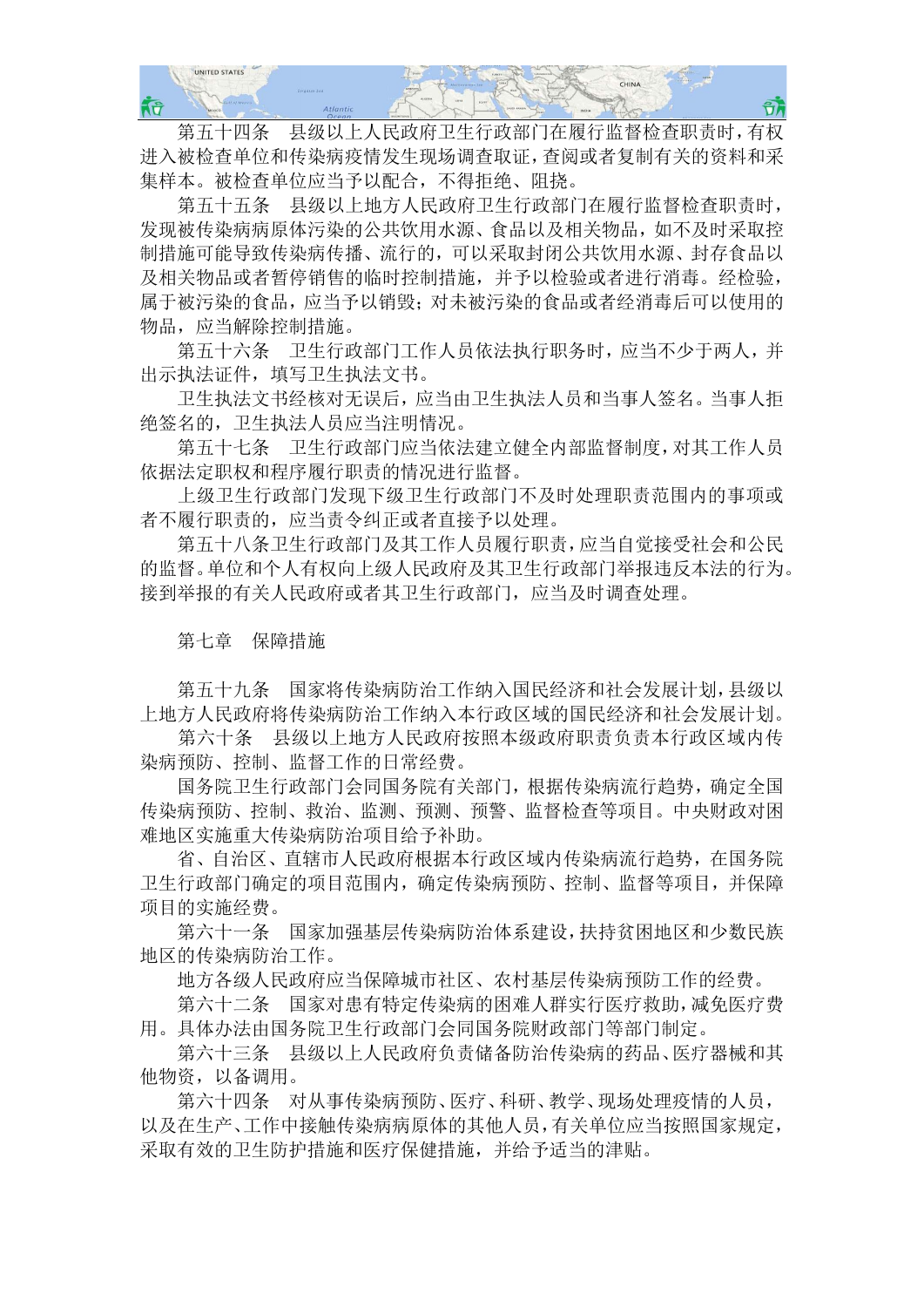

## 第八章 法律责任

 第六十五条 地方各级人民政府未依照本法的规定履行报告职责,或者隐瞒、 谎报、缓报传染病疫情,或者在传染病暴发、流行时,未及时组织救治、采取控 制措施的,由上级人民政府责令改正,通报批评;造成传染病传播、流行或者其 他严重后果的,对负有责任的主管人员,依法给予行政处分;构成犯罪的,依法 追究刑事责任。

 第六十六条 县级以上人民政府卫生行政部门违反本法规定,有下列情形之 一的,由本级人民政府、上级人民政府卫生行政部门责令改正,通报批评;造成 传染病传播、流行或者其他严重后果的,对负有责任的主管人员和其他直接责任 人员,依法给予行政处分;构成犯罪的,依法追究刑事责任:

 (一)未依法履行传染病疫情通报、报告或者公布职责,或者隐瞒、谎报、缓 报传染病疫情的;

(二)发生或者可能发生传染病传播时未及时采取预防、控制措施的;

(三)未依法履行监督检查职责,或者发现违法行为不及时查处的;

 (四)未及时调查、处理单位和个人对下级卫生行政部门不履行传染病防治职 责的举报的;

(五)违反本法的其他失职、渎职行为。

 第六十七条 县级以上人民政府有关部门未依照本法的规定履行传染病防 治和保障职责的,由本级人民政府或者上级人民政府有关部门责令改正,通报批 评;造成传染病传播、流行或者其他严重后果的,对负有责任的主管人员和其他 直接责任人员,依法给予行政处分;构成犯罪的,依法追究刑事责任。

 第六十八条 疾病预防控制机构违反本法规定,有下列情形之一的,由县级 以上人民政府卫生行政部门责令限期改正,通报批评,给予警告;对负有责任的 主管人员和其他直接责任人员,依法给予降级、撤职、开除的处分,并可以依法 吊销有关责任人员的执业证书;构成犯罪的,依法追究刑事责任:

(一)未依法履行传染病监测职责的;

 (二)未依法履行传染病疫情报告、通报职责,或者隐瞒、谎报、缓报传染病 疫情的;

 (三)未主动收集传染病疫情信息,或者对传染病疫情信息和疫情报告未及时 进行分析、调查、核实的;

(四)发现传染病疫情时,未依据职责及时采取本法规定的措施的;

 (五)故意泄露传染病病人、病原携带者、疑似传染病病人、密切接触者涉及 个人隐私的有关信息、资料的。

 第六十九条 医疗机构违反本法规定,有下列情形之一的,由县级以上人民 政府卫生行政部门责令改正,通报批评,给予警告:造成传染病传播、流行或者 其他严重后果的,对负有责任的主管人员和其他直接责任人员,依法给予降级、 撤职、开除的处分,并可以依法吊销有关责任人员的执业证书;构成犯罪的,依 法追究刑事责任:

 (一)未按照规定承担本单位的传染病预防、控制工作、医院感染控制任务和 责任区域内的传染病预防工作的;

(二)未按照规定报告传染病疫情,或者隐瞒、谎报、缓报传染病疫情的;

 (三)发现传染病疫情时,未按照规定对传染病病人、疑似传染病病人提供医 疗救护、现场救援、接诊、转诊的,或者拒绝接受转诊的;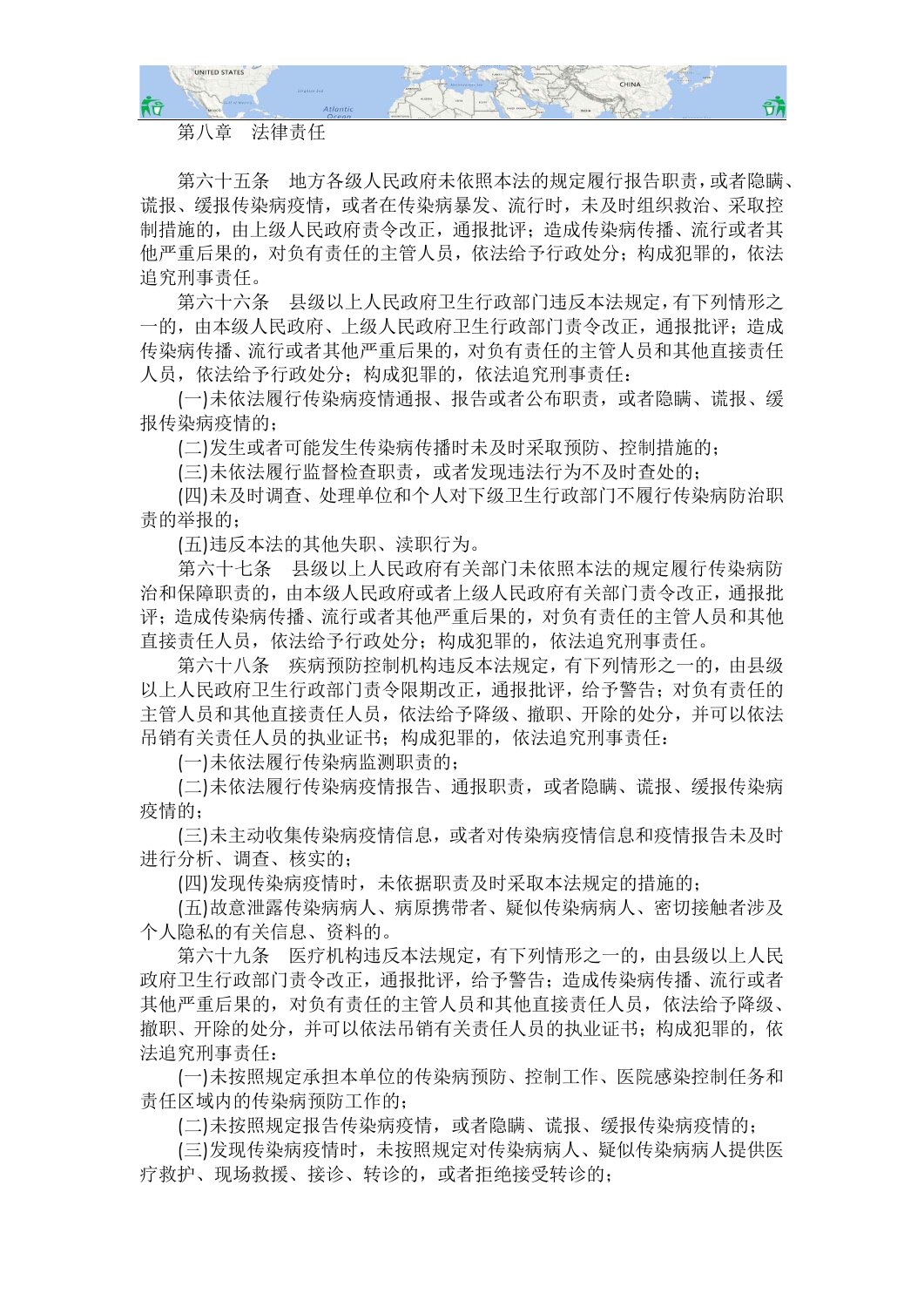

 (四)未按照规定对本单位内被传染病病原体污染的场所、物品以及医疗废物 实施消毒或者无害化处置的;

 (五)未按照规定对医疗器械进行消毒,或者对按照规定一次使用的医疗器具 未予销毁,再次使用的;

(六)在医疗救治过程中未按照规定保管医学记录资料的;

 (七)故意泄露传染病病人、病原携带者、疑似传染病病人、密切接触者涉及 个人隐私的有关信息、资料的。

 第七十条 采供血机构未按照规定报告传染病疫情,或者隐瞒、谎报、缓报 传染病疫情,或者未执行国家有关规定,导致因输入血液引起经血液传播疾病发 生的, 由具级以上人民政府卫生行政部门责令改正, 通报批评, 给予警告; 造成 传染病传播、流行或者其他严重后果的,对负有责任的主管人员和其他直接责任 人员,依法给予降级、撤职、开除的处分,并可以依法吊销采供血机构的执业许 可证;构成犯罪的,依法追究刑事责任。

 非法采集血液或者组织他人出卖血液的,由县级以上人民政府卫生行政部门 予以取缔,没收违法所得,可以并处十万元以下的罚款;构成犯罪的,依法追究 刑事责任。

 第七十一条 国境卫生检疫机关、动物防疫机构未依法履行传染病疫情通报 职责的, 由有关部门在各自职责范围内责令改正, 通报批评: 造成传染病传播、 流行或者其他严重后果的,对负有责任的主管人员和其他直接责任人员,依法给 予降级、撤职、开除的处分;构成犯罪的,依法追究刑事责任。

 第七十二条 铁路、交通、民用航空经营单位未依照本法的规定优先运送处 理传染病疫情的人员以及防治传染病的药品和医疗器械的,由有关部门责令限期 改正,给予警告;造成严重后果的,对负有责任的主管人员和其他直接责任人员, 依法给予降级、撤职、开除的处分。

 第七十三条 违反本法规定,有下列情形之一,导致或者可能导致传染病传 播、流行的,由县级以上人民政府卫生行政部门责令限期改正,没收违法所得, 可以并处五万元以下的罚款;已取得许可证的,原发证部门可以依法暂扣或者吊 销许可证;构成犯罪的,依法追究刑事责任:

(一)饮用水供水单位供应的饮用水不符合国家卫生标准和卫生规范的;

(二)涉及饮用水卫生安全的产品不符合国家卫生标准和卫生规范的;

(三)用于传染病防治的消毒产品不符合国家卫生标准和卫生规范的;

 (四)出售、运输疫区中被传染病病原体污染或者可能被传染病病原体污染的 物品,未进行消毒处理的;

(五)生物制品生产单位生产的血液制品不符合国家质量标准的。

 第七十四条 违反本法规定,有下列情形之一的,由县级以上地方人民政府 卫生行政部门责令改正,通报批评,给予警告,已取得许可证的,可以依法暂扣 或者吊销许可证;造成传染病传播、流行以及其他严重后果的,对负有责任的主 管人员和其他直接责任人员,依法给予降级、撤职、开除的处分,并可以依法吊 销有关责任人员的执业证书;构成犯罪的,依法追究刑事责任:

 (一)疾病预防控制机构、医疗机构和从事病原微生物实验的单位,不符合国 家规定的条件和技术标准,对传染病病原体样本未按照规定进行严格管理,造成 实验室感染和病原微生物扩散的;

 (二)违反国家有关规定,采集、保藏、携带、运输和使用传染病菌种、毒种 和传染病检测样本的;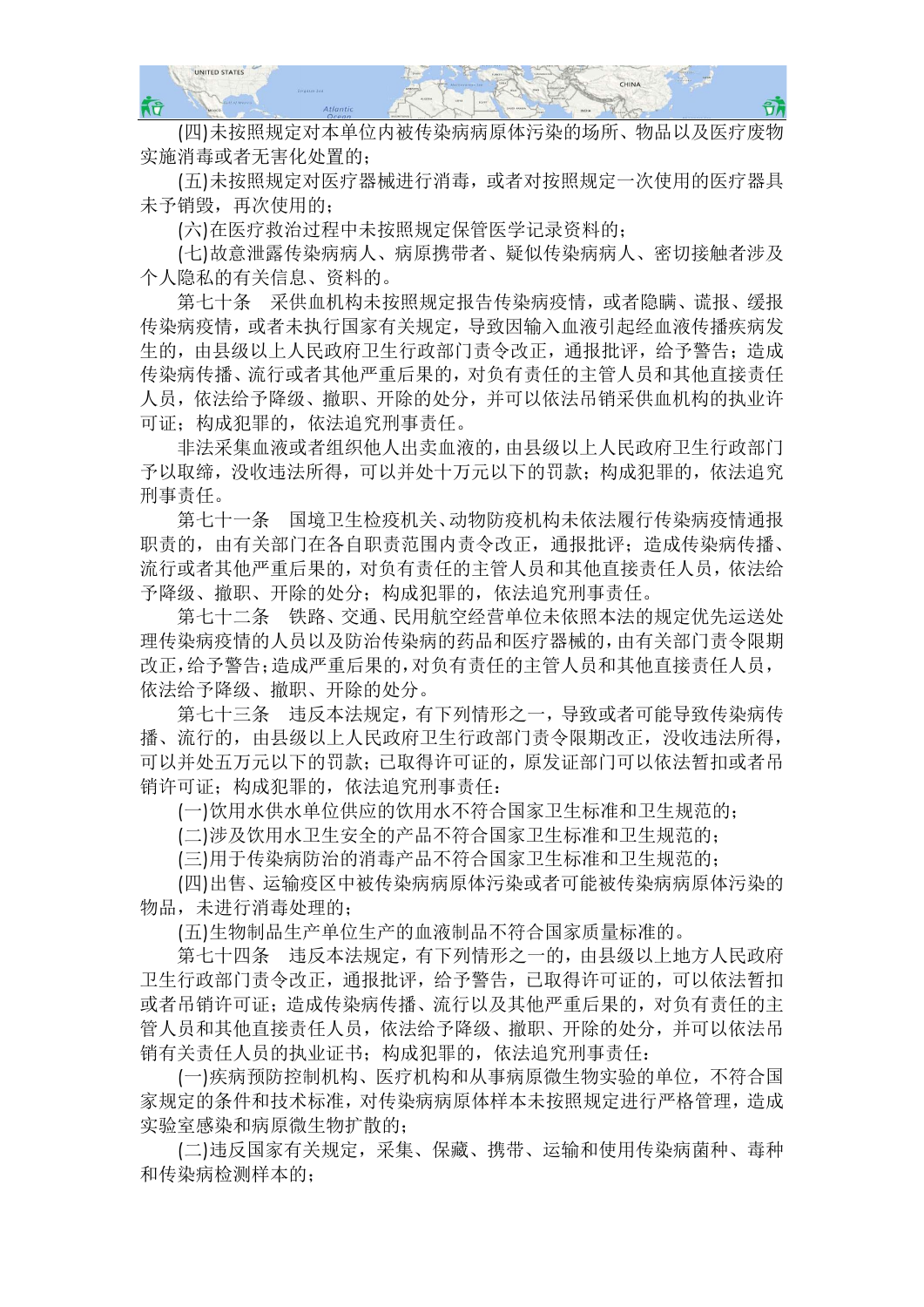

 (三)疾病预防控制机构、医疗机构未执行国家有关规定,导致因输入血液、 使用血液制品引起经血液传播疾病发生的。

 第七十五条 未经检疫出售、运输与人畜共患传染病有关的野生动物、家畜 家禽的,由县级以上地方人民政府畜牧兽医行政部门责令停止违法行为,并依法 给予行政处罚。

 第七十六条 在国家确认的自然疫源地兴建水利、交通、旅游、能源等大型 建设项目,未经卫生调查进行施工的,或者未按照疾病预防控制机构的意见采取 必要的传染病预防、控制措施的,由县级以上人民政府卫生行政部门责令限期改 正,给予警告,处五千元以上三万元以下的罚款;逾期不改正的,处三万元以上 十万元以下的罚款,并可以提请有关人民政府依据职责权限,责令停建、关闭。

 第七十七条 单位和个人违反本法规定,导致传染病传播、流行,给他人人 身、财产造成损害的,应当依法承担民事责任。

第九章 附 则

第七十八条 本法中下列用语的含义:

 (一)传染病病人、疑似传染病病人:指根据国务院卫生行政部门发布的《中 华人民共和国传染病防治法规定管理的传染病诊断标准》,符合传染病病人和疑 似传染病病人诊断标准的人。

(二)病原携带者:指感染病原体无临床症状但能排出病原体的人。

 (三)流行病学调查:指对人群中疾病或者健康状况的分布及其决定因素进行 调查研究,提出疾病预防控制措施及保健对策。

(四)疫点:指病原体从传染源向周围播散的范围较小或者单个疫源地。

 (五)疫区:指传染病在人群中暴发、流行,其病原体向周围播散时所能波及 的地区。

 (六)人畜共患传染病:指人与脊椎动物共同罹患的传染病,如鼠疫、狂犬病、 血吸虫病等。

 (七)自然疫源地:指某些可引起人类传染病的病原体在自然界的野生动物中 长期存在和循环的地区。

(八)病媒生物: 指能够将病原体从人或者其他动物传播给人的生物,如蚊、 蝇、蚤类等。

(九)医源性感染:指在医学服务中,因病原体传播引起的感染。

 (十)医院感染:指住院病人在医院内获得的感染,包括在住院期间发生的感 染和在医院内获得出院后发生的感染,但不包括入院前已开始或者入院时已处于 潜伏期的感染。医院工作人员在医院内获得的感染也属医院感染。

(十一)实验室感染:指从事实验室工作时,因接触病原体所致的感染。

 (十二)菌种、毒种:指可能引起本法规定的传染病发生的细菌菌种、病毒毒 种。

 (十三)消毒:指用化学、物理、生物的方法杀灭或者消除环境中的病原微生 物。

 (十四)疾病预防控制机构:指从事疾病预防控制活动的疾病预防控制中心以 及与上述机构业务活动相同的单位。

 (十五)医疗机构:指按照《医疗机构管理条例》取得医疗机构执业许可证, 从事疾病诊断、治疗活动的机构。